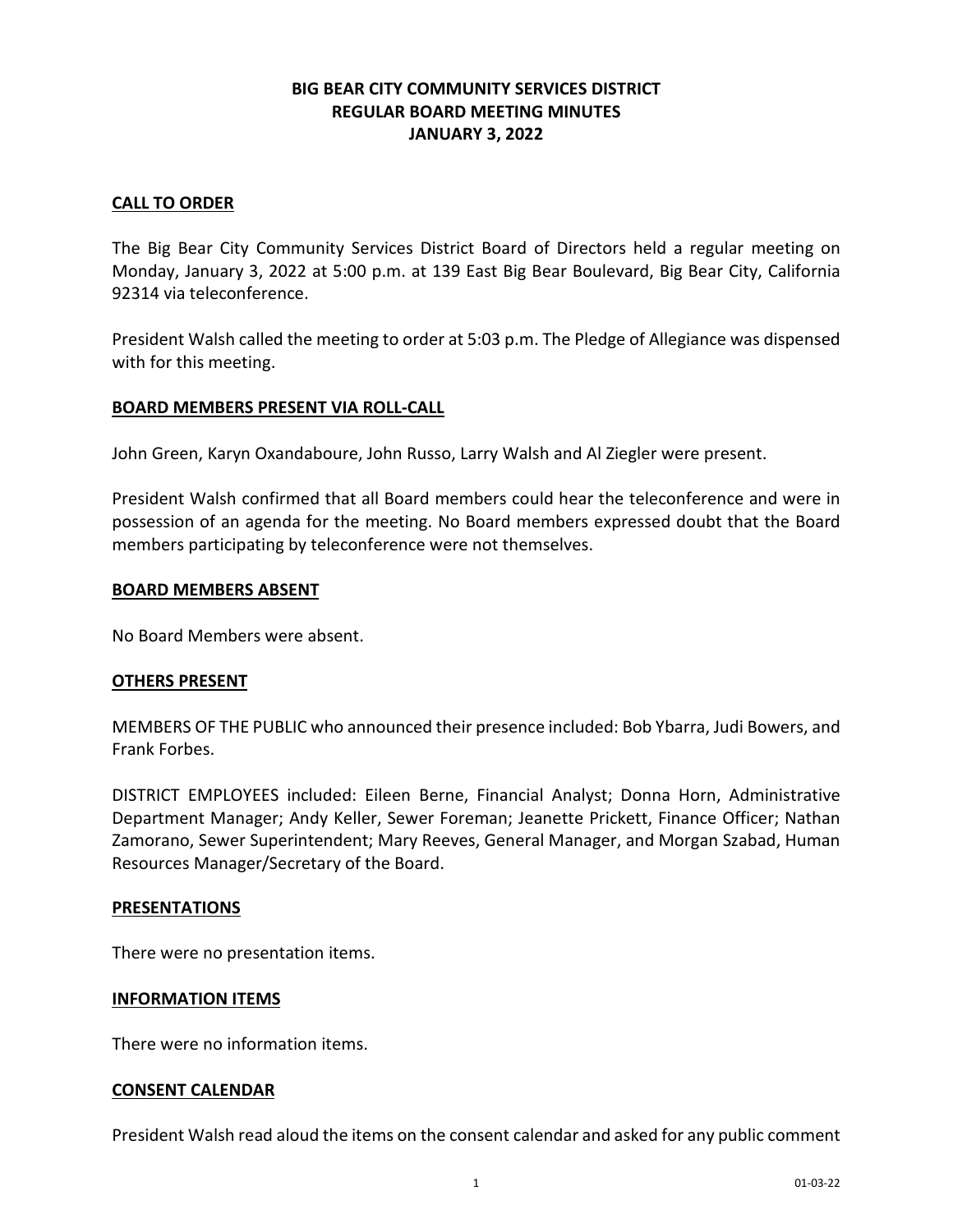regarding the consent calendar items. There was no public comment given.

## **MOTION**

Upon motion by Director Green, seconded by Director Oxandaboure, and carried by the following rollcall vote:

| AYES:     | GREEN, OXANDABOURE, RUSSO, WALSH, ZIEGLER |
|-----------|-------------------------------------------|
| NOES:     | <b>NONE</b>                               |
| ABSENT:   | <b>NONE</b>                               |
| ABSTAINS: | <b>NONE</b>                               |

The Board approved the following consent items as presented:

- A. Minutes Regular Meeting December 20, 2021
- B. Reaffirm Findings in Resolution 2021-18 Authorizing Virtual Board and Committee Meetings to Continue Pursuant to AB 361

### **REQUESTS FOR CONTINUANCE**

There were no requests for continuance.

### **ITEMS REMOVED FROM THE CONSENT CALENDAR FOR DISCUSSION**

There were no items removed from the consent calendar for discussion.

### **COMMITTEE & BOARD MEMBER REPORTS**

A. The following Committees met since the last Board Meeting: None.

There were no committee & board member reports.

### **STAFF REPORTS**

The General Manager's Report was discussed, received, and filed.

### **UNFINISHED BUSINESS**

There were no unfinished business items.

### **NEW BUSINESS/ADOPTION AGENDA/DISCUSSION/NOTICED HEARINGS**

A. District's Strategic Plan Update for 2022

President Walsh asked General Manager Mary Reeves to describe this agenda item. Ms. Reeves informed the Board that in the District's five year strategic plan, it states that annually, prior to the end of February, updates must be made in order to always remain five years out. Staff has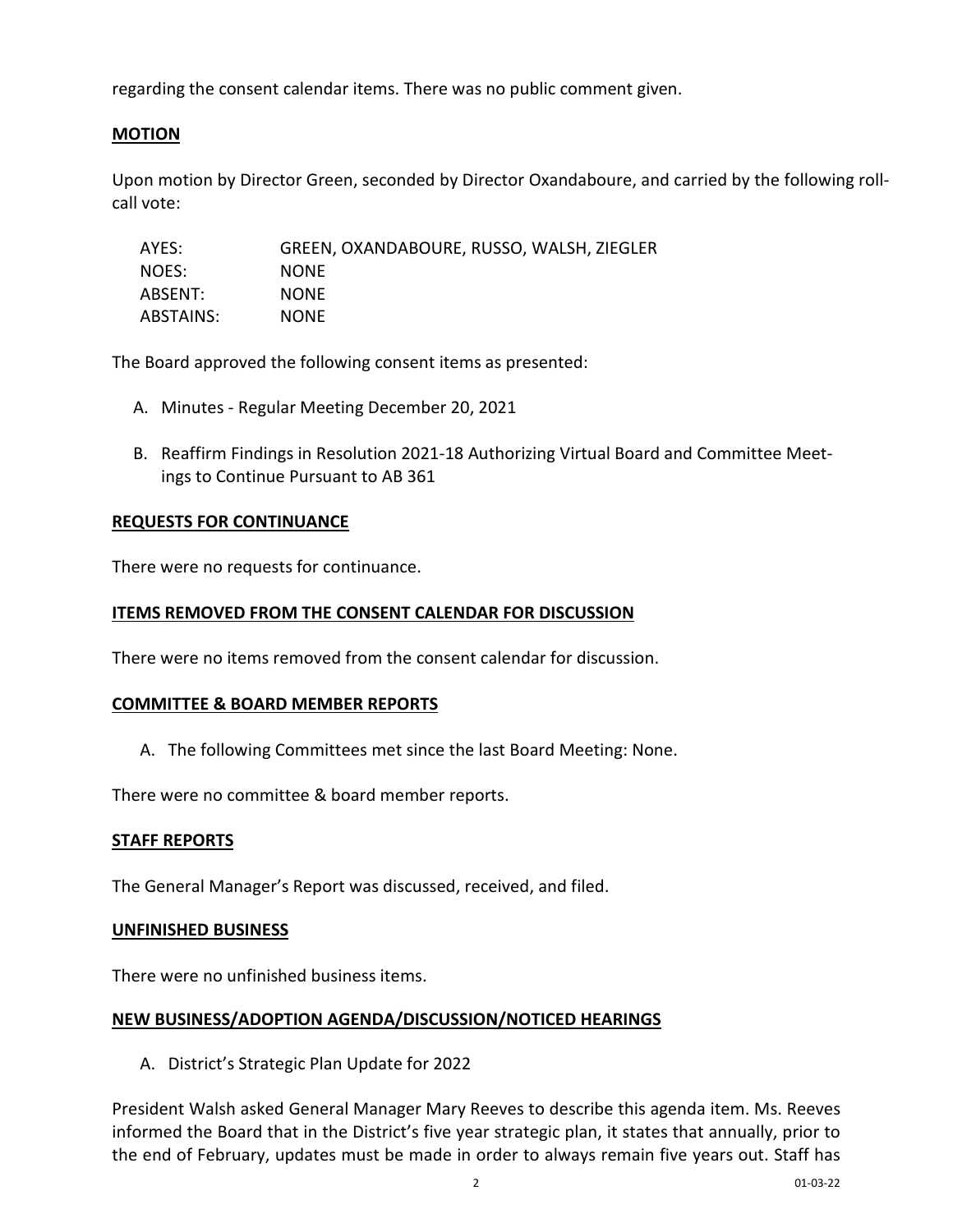made updates as necessary to reflect the completion or progress of the existing strategic goals during the current fiscal year. Staff answered Board questions, and Ms. Reeves noted that President Walsh had met with her earlier in the day to some correct grammatical errors within the plan.

## **MOTION**

Upon motion by Director Oxandaboure, seconded by Director Russo, and carried by the following roll-call vote:

| AYES:     | GREEN, OXANDABOURE, RUSSO, WALSH, ZIEGLER |
|-----------|-------------------------------------------|
| NOES:     | <b>NONE</b>                               |
| ABSENT:   | <b>NONE</b>                               |
| ABSTAINS: | <b>NONE</b>                               |

The Board adopted the proposed District's Strategic Plan Update for 2022 as presented.

B. Board Committee Assignments for 2022

President Walsh inquired as to whether any Board members wished to be placed on a different committee. No Board member expressed a want to change committee assignments. The current Board Committee Assignment policy establishes that Board committee assignments, made by the President of the Board, are assigned for a minimum of a one-year period and that during that time period, no committee member can be removed from a committee without a four-fifths vote of the Board of Directors. President Walsh presented the following Standing Board Committee Assignments for calendar year 2022:

- Administrative Contracts, leases, real property, employee relations, and parks Directors Oxandaboure and Walsh
- Finance Budget, rates, and residual fire issues Directors Walsh and Ziegler
- Sewer Big Bear Area Regional Wastewater Agency and collection Directors Green and Oxandaboure
- Solid Waste Collection, hauling, and recycling Directors Russo and Ziegler
- Water Supply, distribution, and reclamation Directors Green and Russo
- California Joint Powers Insurance Authority (CJPIA) District Representative Director Walsh
- ACWA JPIA District Representative Director Walsh
- Bear Valley Basin Groundwater Sustainability Agency (BVBGSA) District Representative Director Green

### **NON-AGENDA PUBLIC TESTIMONY**

Board Secretary Morgan Szabad reported that there were no written public communications received. Public comment by teleconference attendees was heard.

### **DIRECTORS' CLOSING COMMENTS/ANNOUNCEMENT OF COMING EVENTS**

The Board Members made their closing comments and announcements of coming events.